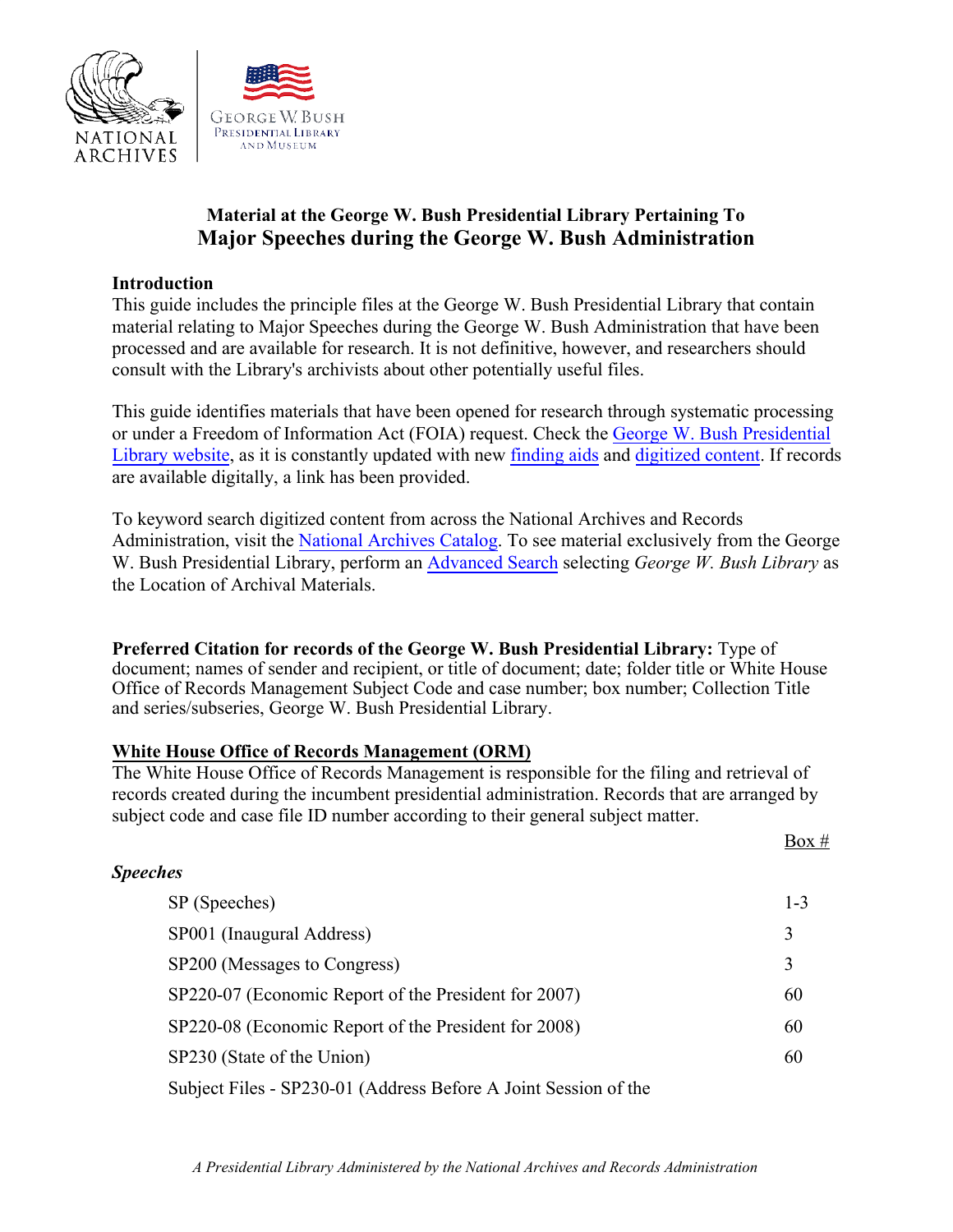Congress, State of the Union) 61

### **Materials processed under FOIA**

These records are located in the White House Office of Records Management (ORM) or Staff Member Office Files (SMOF) materials. However, these records were processed as part of a Freedom of Information Act (FOIA) request, as submitted by a researcher.

## *Entire FOIAs related to Major Speeches during the George W. Bush Administration*

### **[2014-0040-F](https://www.georgewbushlibrary.gov/research/finding-aids/foia-requests/2014-0040-f-drafts-president-george-w-bushs-first-inaugural-address)**

Drafts of President George W. Bush's First Inaugural Address

### **[2014-0041-F](https://www.georgewbushlibrary.gov/research/finding-aids/foia-requests/2014-0041-f-drafts-president-george-w-bushs-remarks-national-day-prayer-and-remembrance-september-14)**

Drafts of President George W. Bush's Remarks at the National Day of Prayer and Remembrance on September 14, 2001

### **[2014-0042-F](https://www.georgewbushlibrary.gov/research/finding-aids/foia-requests/2014-0042-f-drafts-2002-state-union-address)**

Drafts of the 2002 State of the Union Address

### **[2014-0043-F](https://www.georgewbushlibrary.gov/research/finding-aids/foia-requests/2014-0043-f-drafts-beginning-iraq-war-speeches)**

Drafts of the Beginning of the Iraq War Speeches

### **[2014-0044-F](https://www.georgewbushlibrary.gov/research/finding-aids/foia-requests/2014-0044-f-drafts-may-1-2003-speech-delivered-aboard-uss-abraham-lincoln)**

Drafts of the May 1, 2003 Speech Delivered Aboard the USS *Abraham Lincoln*

### **[2014-0045-F](https://www.georgewbushlibrary.gov/research/finding-aids/foia-requests/2014-0045-f-drafts-second-inaugural-address-president-george-w-bush-delivered-january-20-2005)**

Drafts of the Second Inaugural Address of President George W. Bush, Delivered January 20, 2005

### **[2014-0489-F](https://www.georgewbushlibrary.gov/research/finding-aids/foia-requests/2014-0489-f-select-speeches-related-turkey)**

Select Speeches Related to Turkey

### **[2014-0555-F](https://www.georgewbushlibrary.gov/research/finding-aids/foia-requests/2014-0555-f-drafts-of-president-george-w-bush-remark-at-the-united-states-military-academy-at-west-point-on-june-1-2002)**

Drafts of President George W. Bush's Remarks at the United States Military Academy at West Point on June 1, 2002

### **2016-0105-F**

Education Speeches and Events on January 8-9, 2002, including the Bill Signing for the No Child Left Behind Act

### **[2016-0118-F](https://catalog.archives.gov/search?q=%222016-0118-F%22&f.oldScope=(descriptions%20or%20online)&f.locationIds=53&SearchType=advanced#.X1ACQNbTBKM.link)**

Photographs of President George W. Bush Watching Secretary of State Colin Powell's Address to the United Nations on February 5, 2003

### **[2016-0137-F](https://www.georgewbushlibrary.gov/research/finding-aids/foia-requests/2016-0137-f-records-president-george-w-bushs-address-nation-terrorist-attacks-september-11-2001)**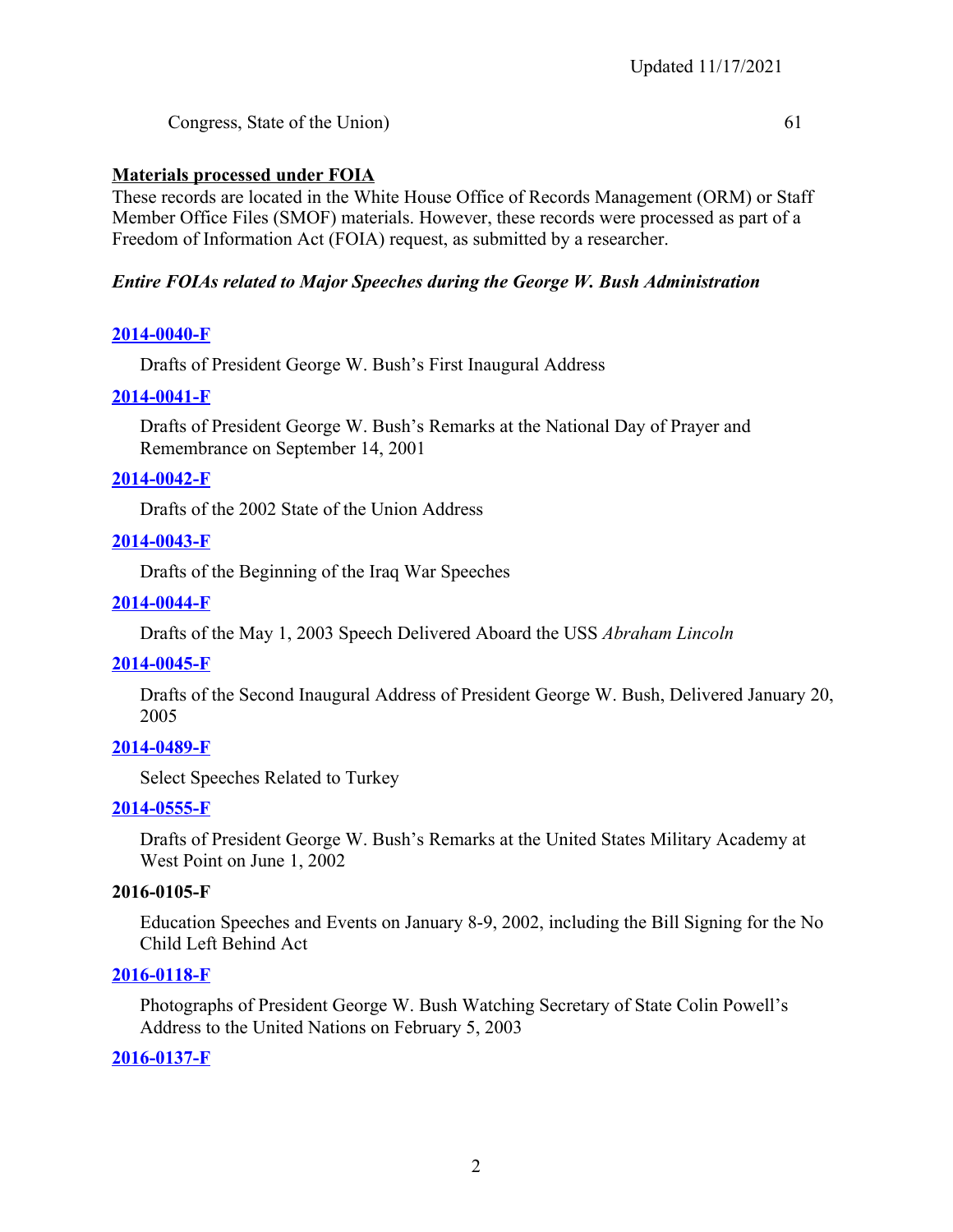Records on President George W. Bush's Address to the Nation on the Terrorist Attacks of September 11, 2001

# **[2016-0138-F](https://www.georgewbushlibrary.gov/research/finding-aids/foia-requests/2016-0138-f-speech-drafts-president-george-w-bushs-address-congress-september-20-2001)**

Drafts of President George W. Bush's Address to Congress on September 20, 2001

## **[2016-0139-F](https://www.georgewbushlibrary.gov/research/finding-aids/foia-requests/2016-0139-f-speech-drafts-president-george-w-bushs-address-nation-announcing-strikes-against-al)**

Speech Drafts of President George W. Bush's Address to the Nation Announcing Strikes Against Al-Qaeda Training Camps and Taliban Military Installations in Afghanistan, 10/07/2001

## **2016-0140-F**

Remarks at the United Nations General Assembly in New York City on November 10, 2001

## **2016-0179-F**

Speeches Given by President George W. Bush in the Czech Republic on June 5, 2007

## **2016-0180-F**

Speeches Given by President George W. Bush in Riga, Latvia on May 7, 2005

This is not an exhaustive list of all open material related to speeches. To find other available records, please use the resources listed below.

# *Individual folders processed under FOIA related to Speeches*

In addition to entire FOIAs related to particular speeches, individual folders have been processed under other topics. To locate digitized speech materials, please visit the National Archives Catalog at the links below:

[Search the catalog for the terms "remarks," "speech," "speeches," or "Address to the Nation."](https://catalog.archives.gov/search?q=speech%20remarks%20speeches%20%22address%20to%20the%20nation%22&f.oldScope=(descriptions%20or%20online)&f.locationIds=53&SearchType=advanced#.X0_6mUEWym8.link)

[Search the catalog for the White House Office of Records Management subject code for](https://catalog.archives.gov/search?q=*:*&f.ancestorNaIds=5730674&sort=naIdSort%20asc#.X0_F9TGT-UY.link) [Speeches.](https://catalog.archives.gov/search?q=*:*&f.ancestorNaIds=5730674&sort=naIdSort%20asc#.X0_F9TGT-UY.link)

[Search the catalog for White House Office of the Staff Secretary – Harriet Miers files.](https://catalog.archives.gov/search?q=*:*&f.ancestorNaIds=6121297&sort=naIdSort%20asc#.X1FNFBDnOwh.link)

[Search the catalog for White House Office of the Staff Secretary – Brett Kavanaugh files.](https://catalog.archives.gov/search?q=*:*&f.ancestorNaIds=20947525&sort=naIdSort%20asc#.X1D7y3hIvmQ.link)

[Search the catalog for White House Office of the Staff Secretary – Raul Yanes files.](https://catalog.archives.gov/search?q=*:*&f.ancestorNaIds=7431680&sort=naIdSort%20asc#.X1D7y5QMq08.link)

# **Online Resources**

# **[Archived White House website](https://georgewbush-whitehouse.archives.gov/index.html)**

In January 2009, the White House archived its website as a method of preserving the online presence of the Administration of President George W. Bush. The site is a resource for photographs, press releases, and other public records of the Bush Presidency. (NOTE: This site is no longer updated; some links may no longer work properly.)